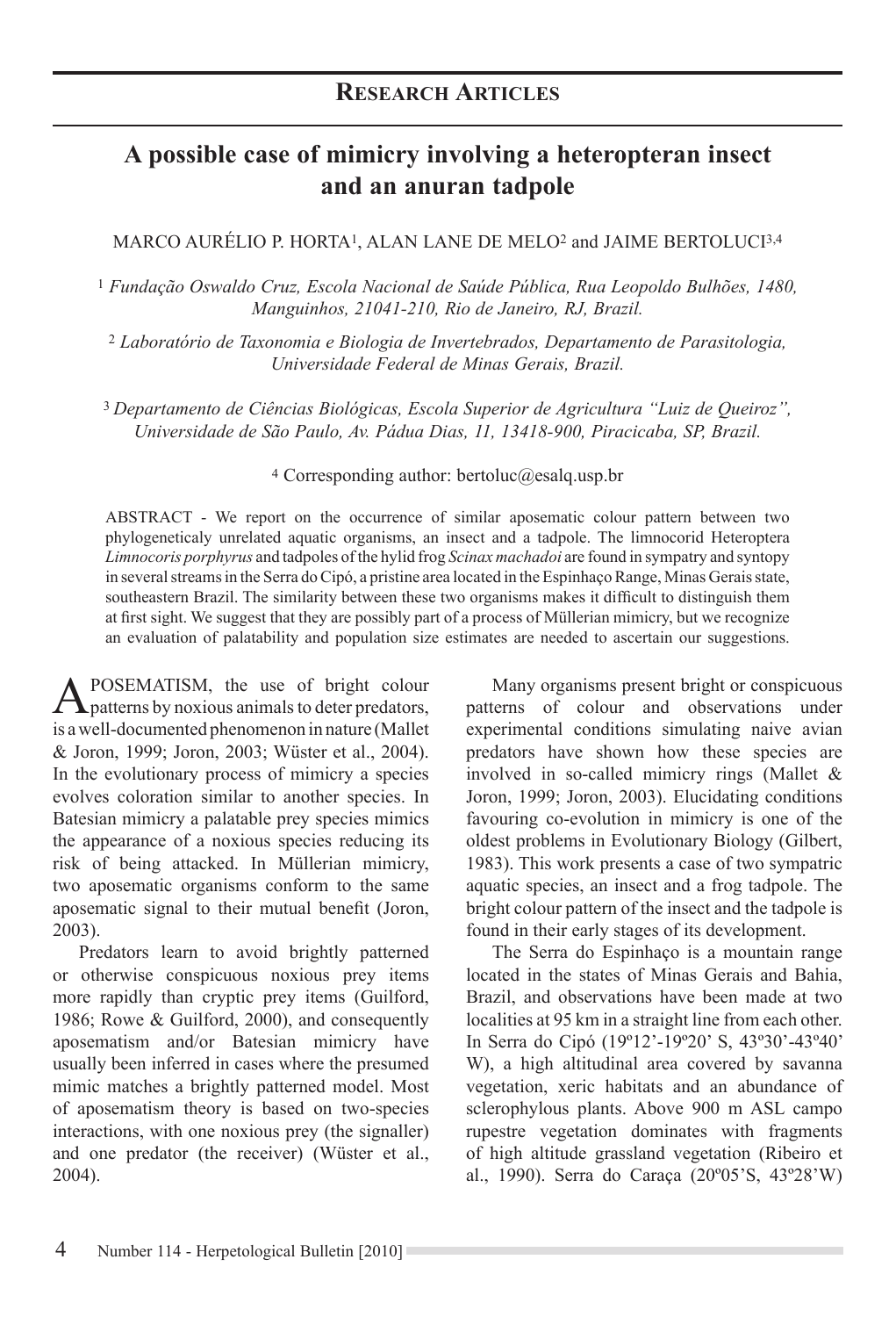has altitudes between 900 and 2000 m ASL. It is characterised by Atlantic Rainforest and Savanna at low parts and campo rupestre vegetation at higher altitudes.

From surveys made between October 1999 and October 2001, young instars of *Limnocoris porphyrus* Nieser & Lopez Ruf, 2001 (Heteroptera, Naucoridae) and tadpoles of *Scinax machadoi* (Bokermann & Sazima, 1973) (Anura, Hylidae) (Fig. 1) were found sharing the same stream habitats.



**Figure 1.** Larval stages of *Scinax machadoi* (Anura, Hylidae) and *Limnocoris porphyrus* (Heteroptera, Naucoridae) from Serra do Cipó, Southeastern Brazil.

In Serra do Cipó individuals of both species were collected in streams of clear water with a depth of about 40 cm and width varying between 1 and 3 m. In Córrego Indaiá, a stream located about 1400 m, the tadpoles and nymphs were found foraging next to each other on rocks in the stream. Due to their initial resemblance it was almost impossible for an observer to distinguish between them. Both were attached to the rocks and easily seen in the flowing water. In sampled aquatic habitats few organisms were seen as easily as the ones from this study though several other anuran and insect species also inhabit these streams (Nieser & Melo, 1997; Eterovick & Fernandes, 2001). The tadpoles of other anuran species that inhabit the freshwater habitats are cryptically colored, except those of *Bufo rubescens*, which are black and often observed in schools of hundreds of individuals.

The Naucoridae, or creeping water bugs, are predatory insects common in tropical aquatic systems (Sites & Nichols, 1990). Among Heteroptera, this group are the best adapted to life in running water although many species live beneath or among submerged rocks or attached to leaves and branches on the stream bottom. *Limnocoris* is a widespread genus (Southeastern Brazil to Argentina) and the main representative of subfamily Limnocorinae (Nieser & Melo, 1997). *Limnocoris porphyrus* was only recently described from individuals collected in Serra do Cipó (Nieser & Lopez Ruf, 2001). Like the other members of the subfamily, *L. porphyrus* inhabits first and second order streams. These insects seem to be diurnal and are constantly moving on the rocks. The bright colour pattern is only present at the larval forms before the insect becomes adult. The young insects have a flattened-round body and non-developed wings covering the thorax. The body is yellowish with a single black stripe on the dorsal region over the pronotus. Adult body lengths averaged 7.8 (males) and 8.0 mm (females) (Nieser & Lopez Ruf, 2001). After its final moult, *L. porphyrus* loses its pattern and a brownish colour is observed for all adult forms that become cryptically colored. A behavioural change is also observed after last moult. The adults were no longer found foraging over the rocks.

Bokermann & Sazima (1973) described *Hyla machadoi*, later considered as *Scinax machadoi*  (Duellman & Wiens, 1992), and pointed out the peculiar coloration of tadpoles (see Figure 7 in Bokerman & Sazima, 1973). However, these authors considered the tadpole colour as cryptic in relation to its freshwater environment. The tadpoles were also considered as nocturnal animals but presenting some activity during the day (Bokermann & Sazima, 1973). Like the naucorids, *S. machadoi* tadpoles present an oval body in dorsal view. The body has a yellowish coloration with two black stripes crossing it. The tail presents some conspicuous dark dots visible mostly when laterally viewed. Most of the time they remain attached to stones or beneath aquatic vegetation. The tadpoles observed herein were observed close to the *Limnocoris porphyrus*  bugs, becoming almost impossible to distinguish them for an observer. The bright colour pattern of the tadpoles appeared to vary with age. Younger tadpoles had a more contrasting pattern in relation to the older ones. As individuals grow, the black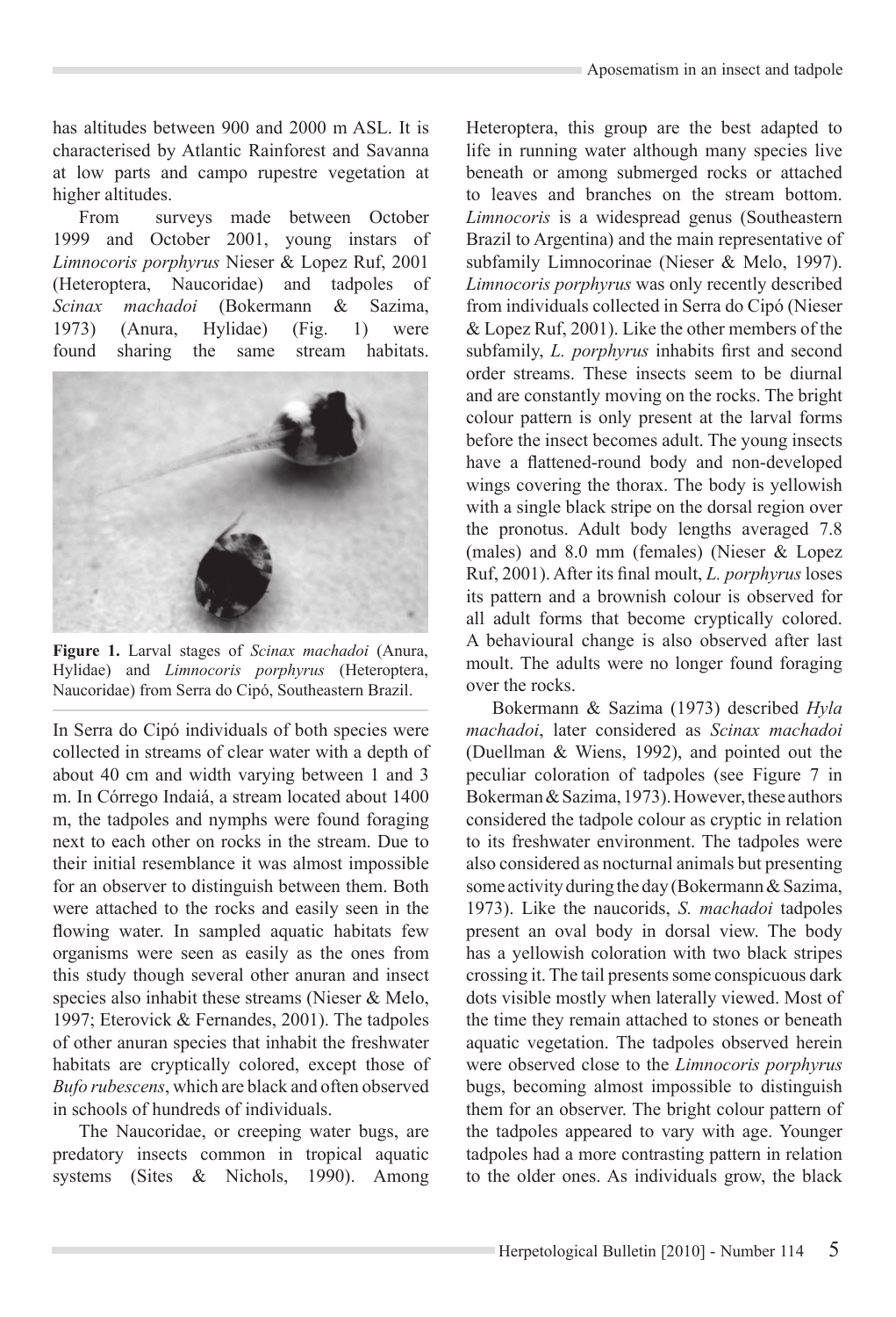stripes became larger and the contrast between black and yellow decreased.

Bokermann & Sazima (1973) observed *S. machadoi* tadpoles throughout the year in freshwater habitats of Serra do Cipó. Information on population dynamics and distribution, life cycle, and larval development may elucidate aspects involving a possible coevolution of aposematism. Natural selection acting on larval forms might guarantee the future of the adult forms, that are likely to undergo other selective pressures. Nevertheless, changes in colour pattern may not mean lacking in protection. Although bright colours and patterns may enhance predator learning, experiments using captive birds have demonstrated that cryptic, noxious prey also gains protection against attack, albeit more slowly than conspicuous prey (Sille´n-Tullberg, 1985). Mallet & Joron (1999) argued that any pattern could potentially generate predator avoidance, provided it is recognisable and memorable, even if no conspicuous coloration is involved. Endler & Mappes (2004) argued that conspicuous colours and patterns may have selective disadvantages. Such cases include those where an aposematic species has a specialist predator that can overcome its noxious features or the aposematic species is itself a predator. Wüster et al. (2004) argued that although it is in the signaller's interest to advertise its noxious qualities to a generalist predator, it will also be in its interest to avoid detection by specialist predators and by its own prey.

Despite the phylogenetic distance between *L*. *porphyrus* and *S. machadoi*, biotic and abiotic factors may create selective constraints that induce these organisms to develop their bright colour pattern. Duping predators can be the main reason for a species to resemble another one. Nevertheless the resemblance between both species is not the only aspect involved in this study but also the aposematic coloration. Mimicry has an adaptive value when a predator learns which species is unpalatable in association with its colour.

That Batesian mimicry could be acting in these organisms is possible if one of the species is palatable and resembles a protected noxious model, followed by an accumulation and selection of characteristics that would progressively refine the mimicry (Nijhout, 2003). However, for Batesian mimicry to be truly accepted it would be necessary that the model organism would be more abundant than its mimic (Joron, 2003). Observations herein indicate that *L. porphyrus* and *S. machadoi* are equally abundant in the sampled streams. Additional collections are needed to quantify their relative abundance throughout a defined period of time. In cases of Batesian mimicry, simulated models have shown that for mimicry to evolve it is necessary that the mimic approaches the model faster than the model moves away and so long as the appearance of the two players is different (Holmgren & Enquist, 1999).

Müllerian mimics are sympatric aposematic species that share the same or similar warning patterns. If a predator learns to avoid a warning pattern of a species by a fixed number of encounters, then Müllerian mimics benefit as fewer individuals of each species would be killed educating naive predators (Skelhorn & Rowe, 2005). If observations described in this paper would be a case of Müllerian mimicry then it is expected that *L. porphyrus* and *S. machadoi* are noxious with similar abundance acting together to advertise noxious qualities to a generalist predator. Skelhorn & Rowe (2005) show that the presence of two defence chemicals in a Müllerian mimicry system enhances predator learning and memory. However, the authors point out that this is only true if the species involved possess different defence chemicals.

Therefore if mimicry is occurring between *L. porphyrus* and *S. machadoi* its proof is still unanswered. We suggest that further investigations must define the system of mimicry and the involved species. If a mimicry system is acting behind the aposematic pattern then observations and laboratory experiments should investigate the predators involved (generalists and specifics) and the lack of bright colour pattern in adult *L. porphyrus*. Tests of palatability and data on relative abundance would greatly further this interesting paradigm.

Voucher specimens of insects were deposited in the collections of the Departamento de Parasitologia, Universidade Federal de Minas Gerais (DPIC, registered in ARNETT et al., 1993); vouchers specimens of tadpoles were deposited in the Herpetological Collection of the Departamento de Zoologia (UFMG).